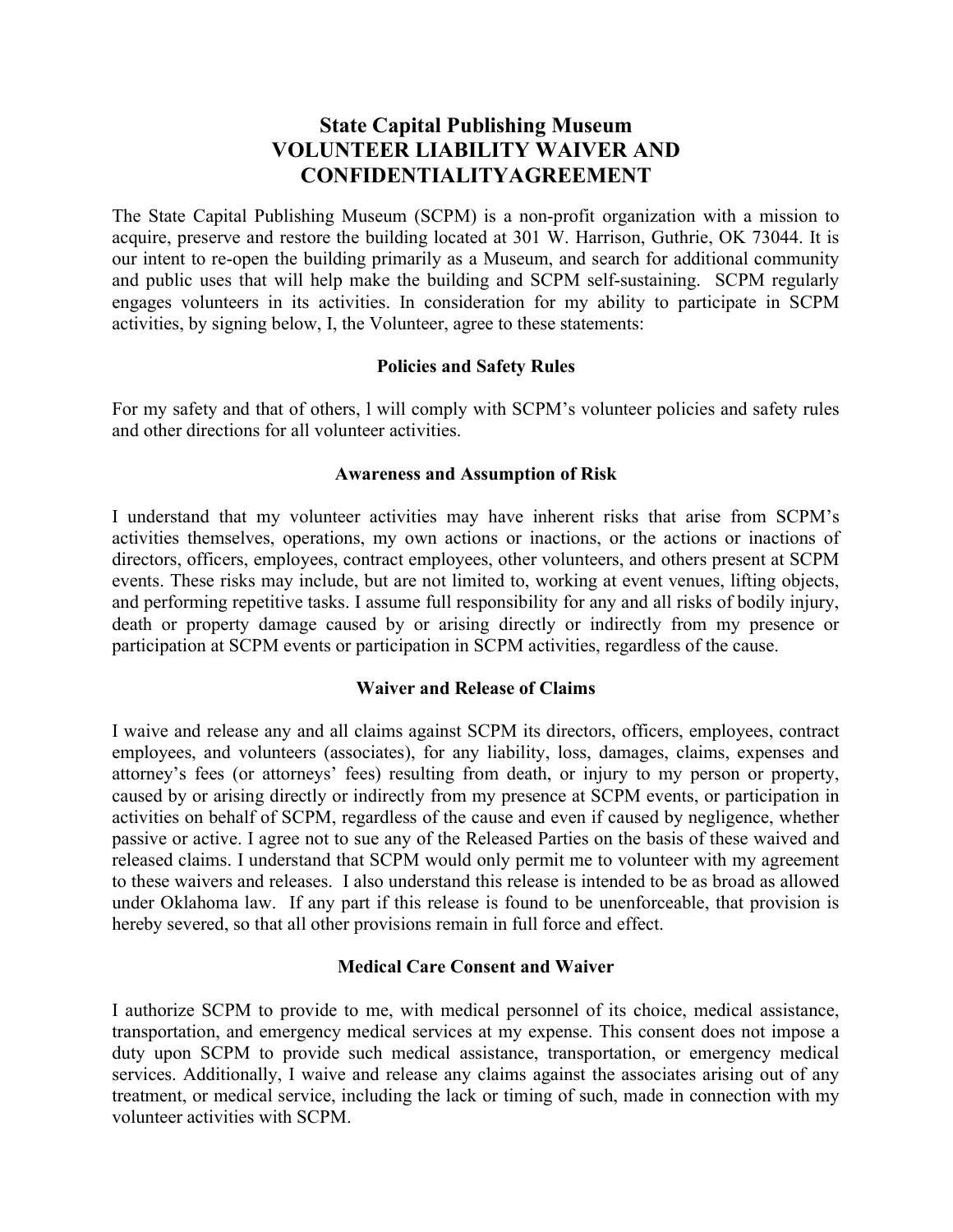#### Indemnification

I will defend, indemnify, and hold all associates harmless from and against any and all loss, damages, claims, expenses, and attorney's fees (or attorneys' fees) that may be suffered by any associate resulting directly or indirectly from my volunteer activities for SCPM, except and only to the extent the liability is caused by the gross negligence or willful misconduct of the relevant associate.

## Publicity and Photo Release

I consent to the unrestricted use of my image, voice, name and/or story in any format including video, print or electronic (materials) that any associate or others may create in connection with my participation in activities at or for SCPM. SCPM may make the materials available at its discretion to third parties, including photos, streamed or other videos, on SCPM's website and internal displays, in SCPM's publications, or through any other media, including social networking websites. I waive any right to inspect or approve the finished product and acknowledge that I am not entitled to any compensation for creation or use of the finished product.

I do not agree to a photo release. (Initial Here) \_\_\_\_\_\_\_\_\_\_\_\_\_\_\_\_

## Special Provisions for Communicable Disease

As we are still in the midst of the Covid-19 pandemic, there does remain SOME INHERENT RISK of contracting the Covid-19 virus. Although the SCPM will take precautions (encouraging social distancing, requiring masks, cleaning, etc.) volunteer recognizes and assumes the risk of contracting Covid-19 or any other communicable disease while working on any SCPM project, whether in the building or away from the building *(i.e. running errands, etc.)*.

## Volunteer Confidentiality Statement

During my period of volunteer work, State Capital Publishing Museum (SCPM) may disclose or cause to be disclosed to me, confidential information relating to personnel matters, (including but not limited to salaries, medical treatment or diagnosis, terminations, layoffs or promotions, and disciplinary measures) regarding individual directors, officers, employees, contract employees, other volunteers, financial information regarding contractual arrangements, pricing, letters of agreement or understanding, intellectual property developed by SCPM, identifiable confidential matters, or information regarding prospective business of SCPM.

I recognize such information to be the property of SCPM, and I agree to hold such information in trust and solely for SCPM's benefit and not to disclose such information to those inside or outside SCPM either during or after volunteering, without the written consent of a director of SCPM

Upon leaving service for SCPM, I agree not to take with me, without first obtaining the written consent of a director of SCPM, any document or tangible evidence of confidential information or data belonging to, or under the control of, SCPM, regardless of media used and whether an original or a reproduction.